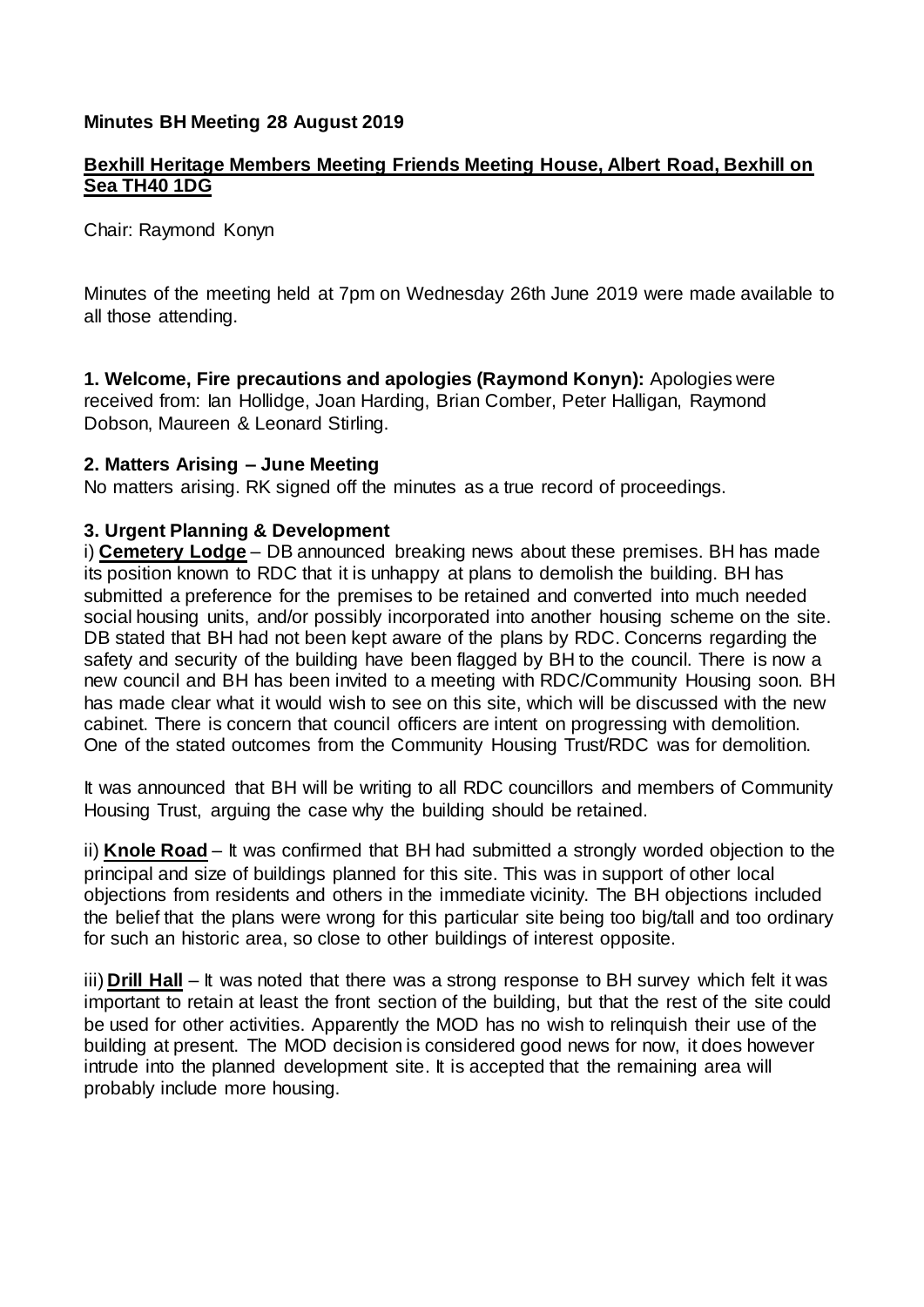4. **Talk : Combe Valley Country Park (Peter Hunnisett)** - Peter gave a very interesting talk and presentation with photos of the flora, fauna and special habitat areas found in the country park. It has a very varied range of ecology and environments which includes flood meadows, reed beds and seashore. In addition the park has vestiges of the old water pumping station and system once in use there, plus the remnants and natural outlines from the former Bexhill West Branch Line that ran through the area. Peter also showed photos of some of the birds and other rarer wildlife found there. Leaflets, maps and invites to a Fun Day on 15<sup>th</sup> September were also made available.

RK thanked Peter for a very interesting talk and presentation.

**5. Events -** RK introduced Andrew Crotty who has agreed to take over Events Planning from RK. Andrew announced that the next event was The Festival of The Sea on Sat/Sun 7th &  $8<sup>th</sup>$  September, and that more volunteers were needed to help run the BH stall at the event. Also that the weekend after more volunteers would be welcome to support the stall at the Anglo French Market.

**6. Developing Brand Recognition** – Keith Rhodes gave a brief presentation on the work undertaken to raise the profile locally of BH and developing brand recognition through the use of the BH logo on the web site, correspondence, pin badges, and iron on/sew on embroidered badges for use on members own T Shirts, Sweat Shirts, Aprons or even can be applied to fabric holdall bags or rucksacks etc. The preferred supplier for the sew on/iron on badges is Superstitch 86 in St Leonards. The cost per badge is £6. Interested members can either email BH (Keith) for further details, or can contact the supplier direct.

# **7. Any Other Business**

i) Request for earlier reminders of meeting dates and locations.

ii) Query regarding an extension to the current Friends Meeting House Hall – anything known?

**8. Local History Day 21 September** – Steve (Johnson ?) explained that this event was being put on by BH, Bexhill Old Town Preservation Society (BOTLPS) and the Hanovarian Society. It will be a whole day of events, talks, exhibitions, with an option to chose 1 of 4 different morning and afternoon events.

**BH Quiz Night & Supper** – Monday 21 October at The Sackville Bistro. Members were asked to book tickets on line in advance.

# **9. Refreshment Break**

**10. Launch of Civic Pride Awards** – SJ announced that this award is to recognise any work done to preserve, or enhance or save from demolition a number of buildings in the wider Bexhill area. Full details of the criteria for nominations and application form will be available on the BH web site.